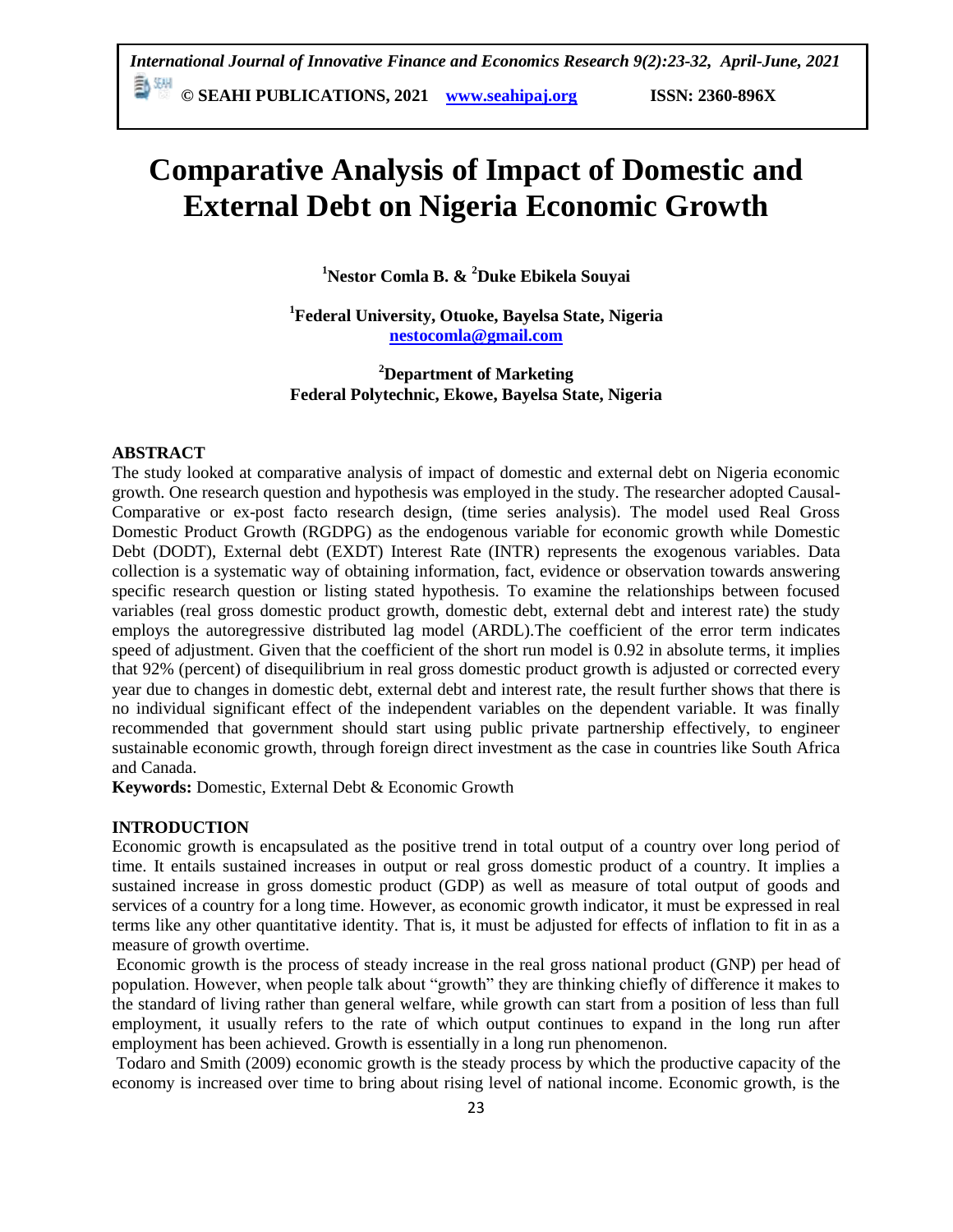process of steady increase in the quantity and quality of good and services the economy can produce. Schumpeter defined growth as gradual and steady increase in the rate of savings and population.

Friedman defines growth as "an expansion of the system in one or more dimensions without a change in its structure. Kindle defined growth as a "more output" McConnell and Brue (1963) defined economic growth in two ways:

1. An increase in real gross domestic product occurring over some time period

2. An increase in real gross domestic product per capital occurring over some time period.

Stanlake, (1990) defined economic growth as the increase in national output which is due to greater utilization of existing resources.

Based on the definitions given above I looked at economic growth as the increase in productive capital of goods and services produce by an economy over time. This can be conventionally measured as the gross domestic product (GDP) that can be sustained within a period of time.

Public or government borrowing has a profound effect on various aspects of the economy; capital accumulation, economic growth, income and employment stability and so on. This implies that public debt is both a source of problems and tool of economic management in the hands of the authorities. Apart from its social costs, Nigeria's domestic debt crisis has led to escalating inflationary pressures in the face of falling real incomes, budgetary deficits and the deterioration of social services and infrastructure (Nnol, 2003). Modern government do not subscribe to the philosophy of avoiding a surplus or a deficit budget for its own but are ready to use them as a matter of policy. This is referred to as functional finance in which government is ready to restructure surplus or deficit budgets for achieving a variety of objectives including those of economic growth and stabilization. The issue of Nigeria's public debt became a major economic problem in the face of economic recession in the country because of its magnitude and the amount which is required to service such debts as well as its attendant possible effects on different operating sectors of the economy especially the growth of the economy at large. Nigeria, a country whose debt was minimal and not pronounced in 1970, a country that advanced loans to international monetary fund during the oil boom of mid-80's but between 2000 and 2005 is listed among the leading nations of the world with high and serious public debt problem. The debt burden of the country has not only served to worsen the general economic woes in the economy, but also has exerted various social, political and economic costs. However, the accumulation of public debt in Nigeria took a significant turn for the worse after the collapse of oil prices (Rahman, Adeola, Abiodun & Tolulope 2010).

Thereafter, an increasing portion of borrowings from private oversea lenders was on non-concessionary terms involving shorter maturities and market determined rate of interest. As the years went by, the scheduling of debt on harder terms led to a steep rise in debt service payment for Nigeria

# Purpose of the Study

The study looked at comparative analysis of impact of domestic and external debt on Nigeria economic growth. Specifically, the study sought to:

1. Find out which of these debts (domestic and external) exerts greater impact on Nigeria's economic growth.

Research Question

The research question below was used as a guide for the study:

1. Which of these debts (domestic and external) exerts greater impact on Nigeria's economic growth?

# **Hypotheses**

The study hypothesizes that:

1. There is no significant relationship between external debt and real gross domestic product growth in Nigeria.

# **Scope of the Study**

The scope of study will enable us to achieve the objective of this study, have a reliable and valid result. The study covered a considerable period of time. To this end, the study time horizon covered a period of thirty six years (36) from 1981 to 2016.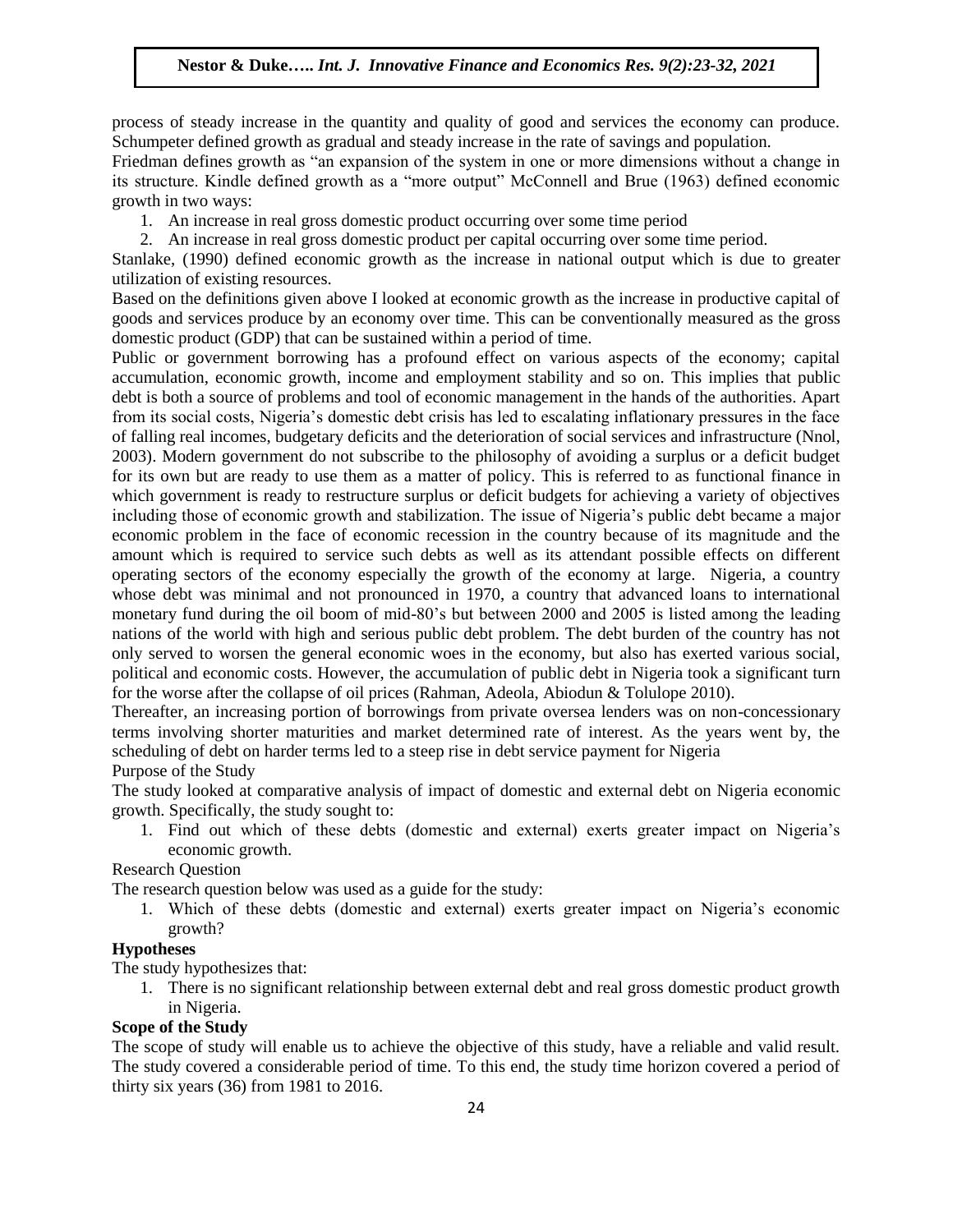#### **Limitation**

This research exercise, like every other research work, is really a rigorous one that consumes much time and energy especially in the area of data sourcing, data computation and modelling. This work is relatively limited based on data availability, precision of data and data range. Nevertheless, the researcher has properly organized the research so as to present dependable results which can aid effective policy making and implementation as to achieve the objectives of this study.

#### **LITERATURE REVIEW**

#### **Theory of Functional Finance**

As indicated by Abba (1943) the size of the Public Debt in supreme or relative numbers is irrelevant, similar to the degree of charges and the cash printed by the administration. The main thing that issues is to keep up the degree of the national pay to the degree of full limit and full work without expansion. The legislature ought to take the necessary steps to accomplish this without thinking about the presence of spending deficiencies or the size of the national obligation. Whatever else is irrelevant and mirrors the scholasticism of tenets of past periods.

The principal budgetary duty of the legislature (since no one else can attempt that obligation) is to keep the absolute pace of spending in the nation on products and enterprises neither more prominent nor not as much as that rate which at the present costs would purchase every one of the merchandise that it is conceivable to create. In the event that complete spending is permitted to go over this there will be swelling, and on the off chance that it is permitted to go beneath this there will be joblessness. The administration can expand absolute spending by spending more itself or by decreasing expenses with the goal that citizens have more cash left to spend. It can diminish complete spending by spending less itself or by raising expenses.

In applying this first law of Functional Finance, the administration may wind up gathering more in charges than it is spending, or spending more than it gathers. In the last case it would need to give the distinction by getting or printing cash. In neither one of the cases should the administration feel that there is anything particularly positive or negative about this outcome.

A fascinating, and to numerous a stunning, end product is that burdening is never to be embraced only in light of the fact that the administration needs to profit instalments. Tax assessment ought to along these lines be forced just when it is alluring the citizens will have less cash to spend. Government ought to obtain cash just on the off chance that it is alluring that people in general should have not so much cash but rather more government bonds. This may be alluring if generally the pace of premium would be diminished excessively low, and actuate an excess of speculation, along these lines realizing swelling. The practically instinctual repugnance that we have to printing cash, and the inclination to distinguish it with expansion, can be survived on the off chance that we quiet ourselves and observe that this printing doesn't influence the measure of cash spent. Useful Finance dismisses totally the conventional tenets of "sound fund". It recommend the alteration of all out spending, to dispense with both joblessness and expansion, the modification of open property of cash and of government securities, to accomplish the pace of premium which brings about the most attractive degree of venture, the printing, storing, or annihilation of cash as required. The outcome may be a constantly expanding national obligation. This plausibility displayed no risk, inasmuch as Functional Finance kept up the best possible degree of complete interest for current yield; and there is a programmed inclination for the financial backing to be adjusted over the long haul because of the use of Functional Finance, regardless of whether there is the wrong spot for the guideline of adjusting the spending limit.

For whatever length of time that people in general is happy to continue loaning, there is no trouble, regardless of what number of zero's are added to the national obligation. On the off chance that general society gets hesitant to continue loaning, and people in general accumulates, the legislature can print the cash to meet its advantage and different commitments, and the main impact is that the general population holds government money rather than government securities, and the administration is spared the issue of making premium installments. In the event that the general population spends, this will build the pace of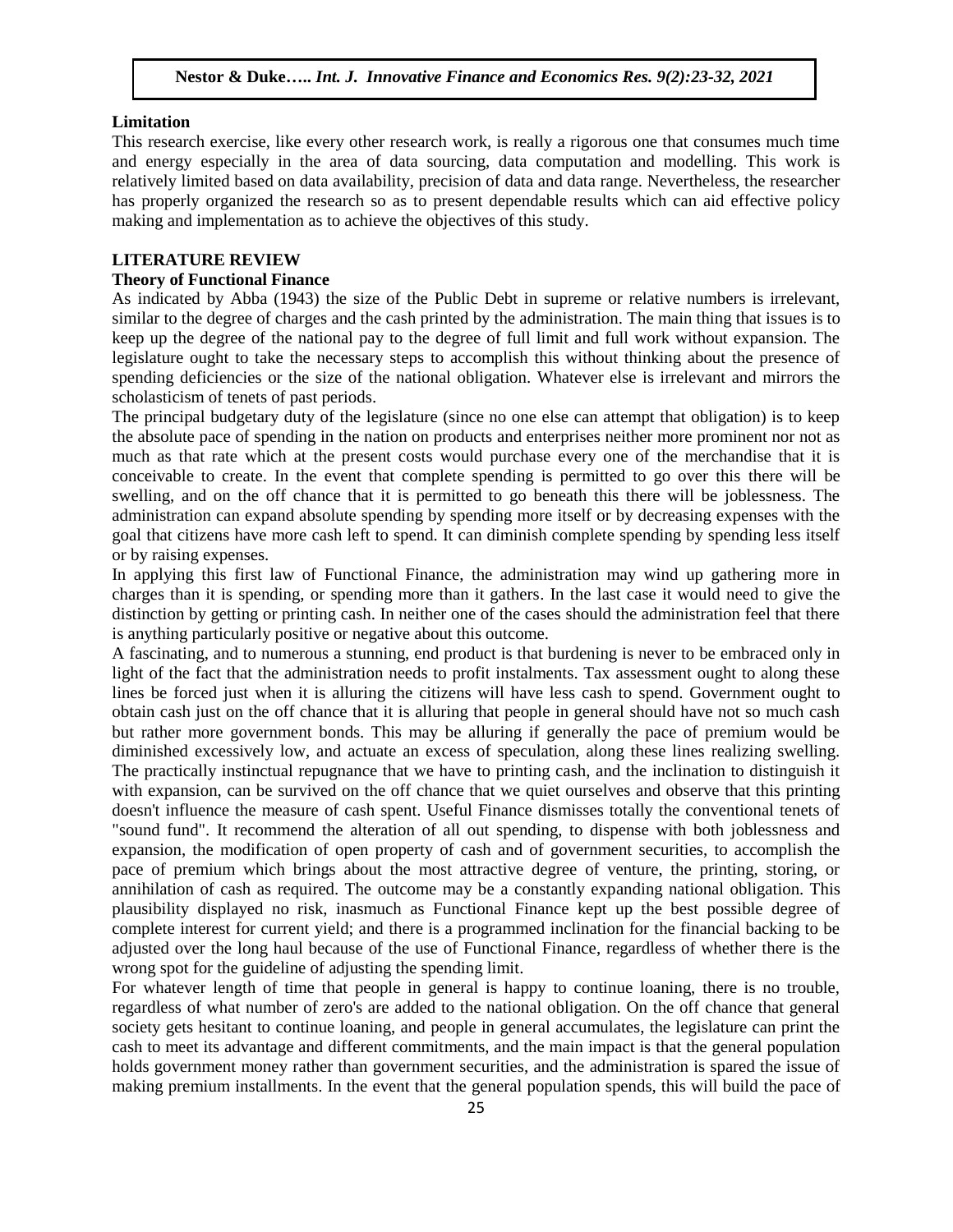absolute spending with the goal that it won't be important for the legislature to acquire, and on the off chance that the pace of spending turns out to be excessively incredible, at that point is an ideal opportunity to expense to avoid expansion. For each situation Functional Finance gives a basic, semi programmed reaction.

#### **Traditional (Keynesian) Theory of Public Debt**

The conventionalist see open obligation as a weight on the economy. In the conventionalist scholar see, an expansion in government obligation is a weight on the economy. They place that an expansion in open obligation prompts increment government spending which thus lead to a lot of cash pursuing scarcely any merchandise and administration bringing about swelling.

Then again, the obligation overhang theory is an idea raised by Reinhart C., Reinhart V. and Rogoff (2012) found that nations with huge open obligation will in general experience tireless stagnation. Likewise out of 26 scenes of high open obligation in cutting edge economies, 23 cases were related with over a time of low monetary development. The obligation stock volume is so high to such an extent that the nations can't gain new obligation to back feasible undertakings in any event, when such tasks are related with exceptional yields on speculation.

The likelihood of default paying off debtors adjusting and reimbursement is extremely high because of the weight of unsustainable obligation. Venture is smothered and government responsibility to comprehensive development and advancement gets unrealizable. Therefore gigantic government acquiring can push up genuine loan fee and makes it hard for people and independent companies to get credits from monetary organizations; and thus, debilitates private venture. This is gotten from the possibility of the loanable supports hypothesis of financing cost assurance which places that the interest for and supply of, credit is the component that decide loan fee. So when requests for advances are high, financing cost will increment.

Government getting help add to the interest pressure and accordingly builds the genuine loan fee. Government can stand to get at any financing cost, people or independent company will consistently think about the minimal effectiveness of the credit and thusly they are packed out by government exercises in both the cash and the capital market in structuring a monetary motivation for the ideal development of the Nigerian economy, government has on various events utilized the hypothesis of adjusted development advanced by Ragnar Nurkse as considered fit from the perspective that all divisions of the economy i.e., training, horticulture, wellbeing, lodging, control age and so on needs to develop in their gainful limit at the same time. Expectedly, this methodology has its cost ramifications that have frequently brought about government acquiring and along these lines contracting more obligations.

Despite the fact that this way to deal with financial development is admirable, in Nigeria, there has been an issue with adjusting the interest side and supply side to make adjusted development advantage the economy on a maintainable premise. Conventionally, the hypothesis of adjusted development expresses that there ought to be a synchronous and agreeable improvement of various divisions of the economy with the goal that all areas become together.

Be that as it may, for this to be accomplished, equalization is required between the request and supply sides. The inventory side has to do with the concurrent advancement of all between related areas which help in expanding the stockpile of products which contains issues, for example, interest in control, horticulture, water system, transport while the interest side concerns the arrangement of work openings and expanding earnings so the interest for merchandise and enterprises may ascend with respect to the shoppers. The reasonable development hypothesis has a comparable concentration with the Solow's model of since a long time ago run development however it is educational to state that they can't be basically substituted for each other.

## **The Ricardian Equivalence Theory**

This hypothesis holds that the degree of obligation isn't significant and it doesn't have any impact on the economy. On the off chance that the administration chooses to decrease charges, which most financial experts will clarify as the purpose behind the expansion in utilization level, increment in investment funds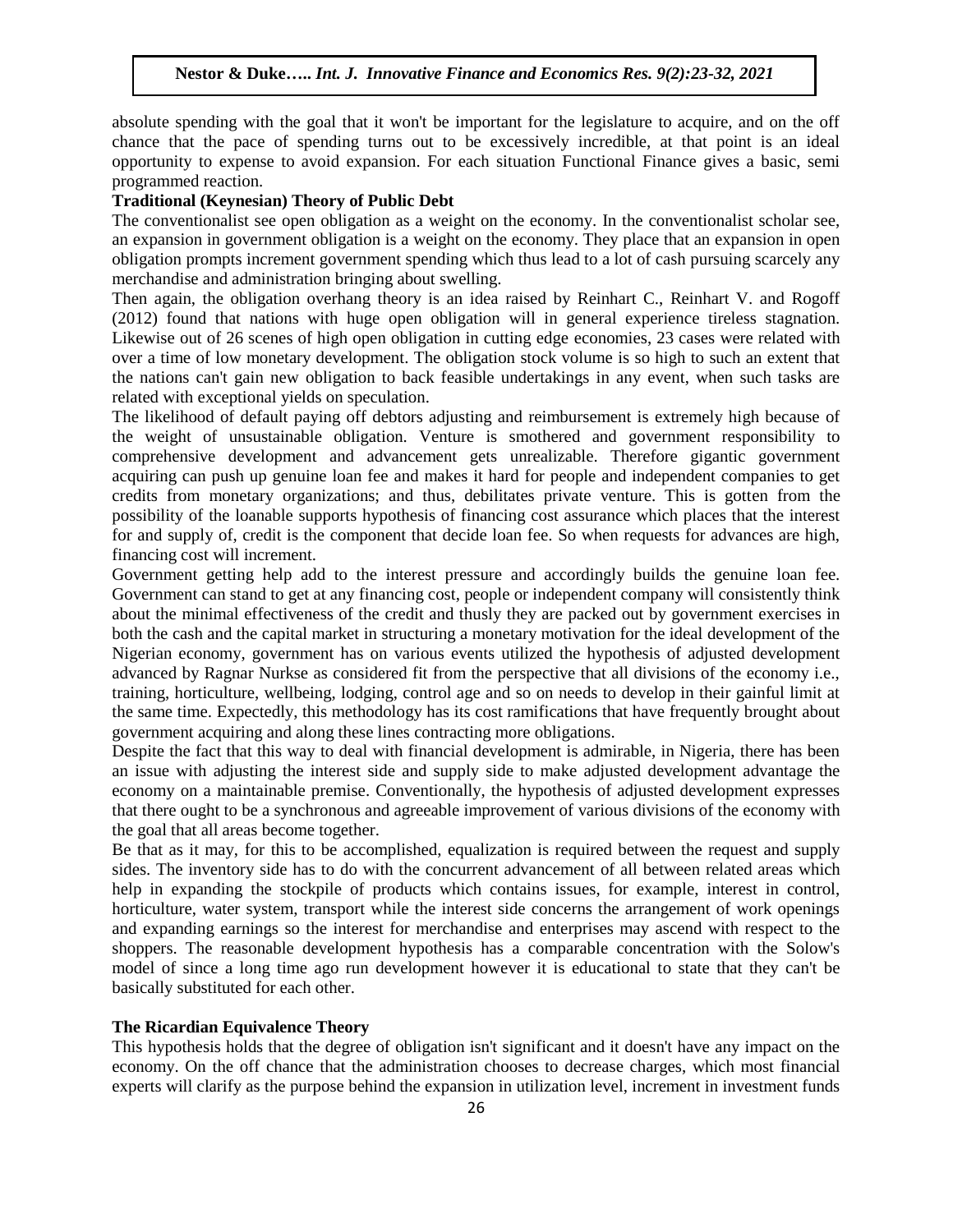just as capital collect and lower monetary development over the long haul, as indicated by Elmendorf and Mankiw (1998).

Be that as it may, the Ricardian hypothesis explains that it obligation doesn't influence utilization, capital and financial development. On the off chance that administration lessens assesses now, the legislature should realize that expenses would be expanded later on. Accordingly, the residents would not devour yet be sparing more so as to pay for the higher charges later. In this manner, the decline out in the open sparing (the spending shortage) will match with an expansion in private sparing of exactly a similar size.

This is the possibility that buyers envision the future so in the event that they get a tax break financed by government acquiring they foresee future expenses will rise. Subsequently, their lifetime pay stays unaltered thus shopper spending stays unaltered.

Likewise, higher government spending, financed by obtaining, will infer lower spending later on. On the off chance that this hypothesis is valid, it would mean a tax break financed by higher obtaining would have no effect on expanding total interest since buyers would spare the tax reduction to make good on the future regulatory expense increments.

Salary Life-cycle speculation – Consumers wish to cover their utilization up a mind-blowing course. Hence, if purchasers foresee an ascent in charges later on, they will spare their present tax reductions to have the option to cover future regulatory expense rises. Reasonable desires in the interest of shoppers. Purchasers react to tax breaks by acknowledging it will presumably mean future assessments need to rise.

Flawless capital markets – families can acquire to fund customer spending if necessary Intergenerational benevolence – Tax cuts for present age may infer charge ascends for who and what is to come. Along these lines, it is expected that a benevolent parent would react to current tax breaks by attempting to give more riches to their kids so they can cover the future regulatory obligation rises. Effect of tax reductions under Ricardian Equivalence, the guideline behind Ricardian comparability can be shown by this straightforward exchange off. On the off chance that tax breaks, increment discretionary cashflow for the time being, at that point it decreases extra cash in the long haul. In this way, a sound buyer accepts their lifetime pay is unaltered by a tax reduction. Be that as it may, even Ricardo himself was suspicious of his discoveries. Does it make a difference if governments money spending through obligation or tax assessment?

Ricardo, (1820)"Essay on the Funding System" explored whether it had any kind of effect to back a war through giving government securities or raising tax assessment. Ricardo closed it likely had no effect. Barro (1974), reinvestigated the thought and contended that under specific conditions, financing government spending by bonds was equivalent to raising charges. He finished up open obligation issuance and duties were to a great extent proportionate. There are different issues with this hypothesis of Ricardian identicalness.

1. Consumers are not sane. Many would not envision that tax breaks will prompt charge ascends later on. Numerous families don't extend future spending deficiencies and foresee future charge increments. In the event that the economy is at Point  $A - an$  ascent in government spending can prompt a fall in private area spending. There is swarming out. In any case, on the off chance that the economy is at point C (wastefulness) at that point it is conceivable to build government spending without a fall in private area spending. The thought tax breaks are spared is misdirecting. In a downturn, normal affinity to devour may decay. Be that as it may, this is distinctive to the minimal.

2. Propensity to expend. Proof recommends that individuals do invest a portion of the tax breaks, regardless of whether their normal inclination to spare ascents.

3. Tax cuts can support development and reduce getting necessities. In a downturn, government obtaining rises pointedly on account of programmed stabilizers (lower charge income, higher spending on joblessness benefits). On the off chance that tax reductions support spending and monetary development, the expanded development will help improve charge incomes and decrease government getting. In this way boost bundles of state \$800bn, don't really mean expenses need to ascend by \$800bn. On the off chance that development is expanded and the economy escapes downturn this will improve the administration's monetary position.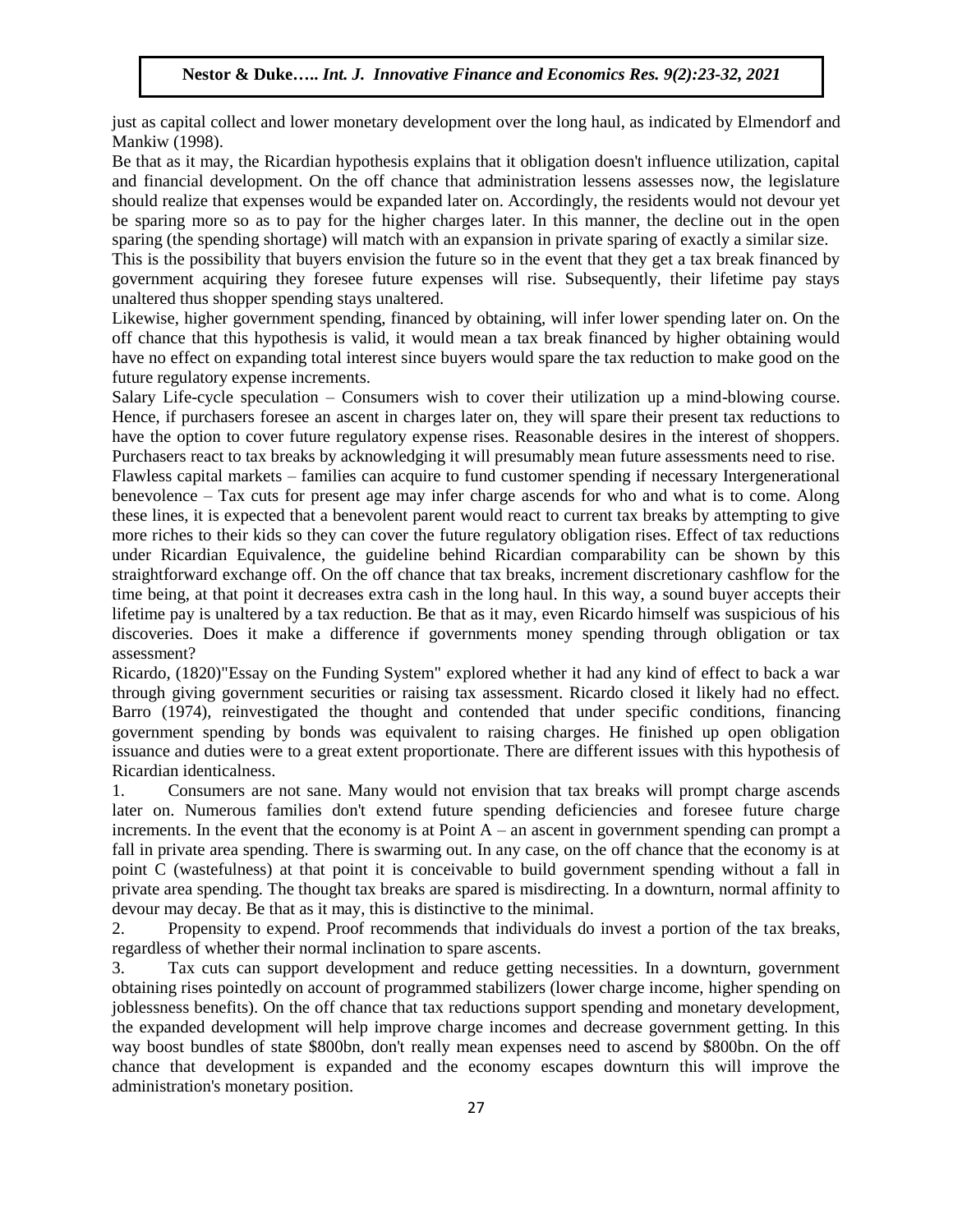4. No Crowding out in a downturn. In a downturn, private area sparing ascents as a result of absence of certainty. Expansionary financial strategy is a method for causing the private part sparing to be used. It is contended higher government spending financed by acquiring causes lower private segment spending. Yet, this isn't the situation. The legislature isn't counteracting private division spending yet utilizing private area reserve funds to build total interest.

5. Multiplier impact. The underlying increment in government spending may cause a further ascent in spending in the economy making the last increment in GDP be greater than the underlying infusion into the economy.

6. Ricardian proportionality is otherwise called the Barro-Ricardo identicalness recommendation on the grounds that Barro expanded the utilization of this thought in the twentieth century.

## **METHODS**

To study public debt and economic growth in Nigeria, the researcher adopted Causal-Comparative or expost facto research design, (time series analysis). Which according to Ejimaji and Ellah (2009) is similar to experimental study since it also seeks to establish cause, effect relationships, that involve the collection of data or information that have already occurred.

The model used Real Gross Domestic Product Growth (RGDPG) as the endogenous variable for economic growth while Domestic Debt (DODT), External debt (EXDT) Interest Rate (INTR) represent the exogenous variables.

The econometric form of the model is specified as;

 $RGDPG = f(DODT, EXDT INTR)$ 

The econometric equation becomes;

RGDPG = C + β1DODT +β2EXDT β3INTR + Ut …………………………. (3.1)

Where:

RGDPG = Real Gross Domestic Product Growth

DODT = Domestic Debt

EXDT= External Debt

INTR= Interest Rate

 $Ut = Stochastic error term$ 

 $C =$  Intercept of relationship in the model/constant

 $β_1$ ,  $β_2$ , and  $β_3$  = slope of the regression equation

Apriori expectation;  $β_1 < 0$ ,  $β_2$ , and  $β_3 > 0$ 

The study employed data that are secondary in nature. They are annual time series on domestic debt, external debt and interest rate, obtained from the Central Bank of Nigeria Statistical Bulletin from 1981- 2016.

#### **Data Collection and Sources**

Data collection is a systematic way of obtaining information, fact, evidence or observation towards answering specific research question or listing stated hypothesis of a research as in Apere, (2006).There are two source of data collection in research work, primary data collection method and secondary data collection method, for this research work the secondary data collection method is used due to the nature of the research topic, the secondary source of data collection is a form of gathering information through already collected information.

# **Testing for Stationary**

A non-stationary time series is a stochastic process with unit roots or structural breaks. However, unit roots are major sources of non-stationarity. The presence of a unit root implies that a time series under consideration is non-stationary while the absence of it entails that a time series is stationary. This depicts that unit root is one of the sources of non-stationarity.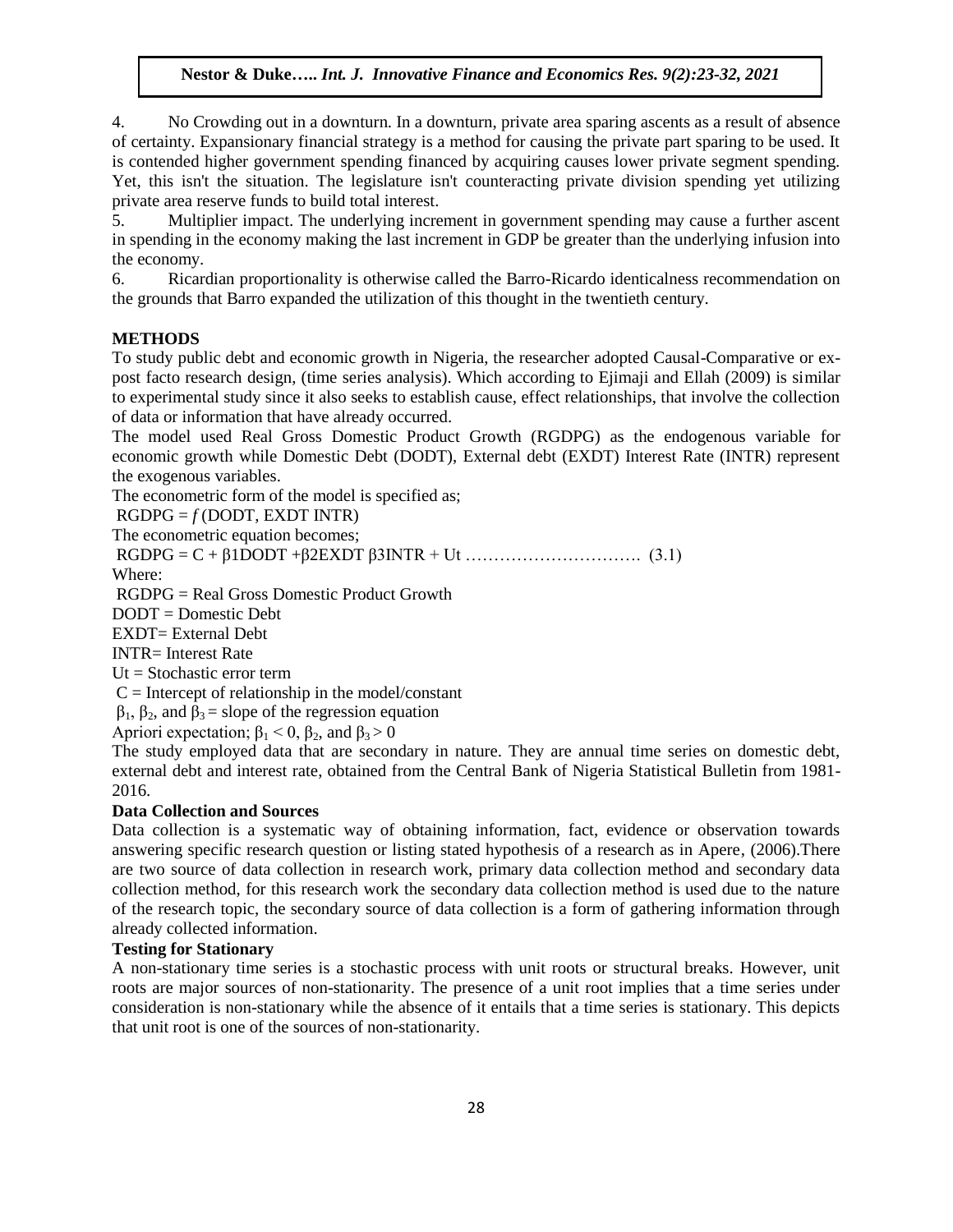## **Auto Regressive Distributed Lag (ARDL) Bounds Cointegration Tests**

ARDL Bounds cointegration test concentrated on the determination of long run and short run coefficients of the variables under study. This model was developed by Pesaran & Shin (1999) and Pesaran, Shin and Smith (2001) with the aim of investigating the long run relationship and short run dynamic interactions among the variables of a study.

## **Method of Data Analysis**

To examine the relationships between focused variables (real gross domestic product growth, domestic debt, external debt and interest rate) the study employs the autoregressive distributed lag model (ARDL) suggested by Pesaran, Shin and Smith (2001) for cointegration investigation and analysis.

One of the advantages of using this technique is that it does not consider the problems arising from the different order of integration of the variables. Test for stationarity is carried out on each of the variable used in other to correct any problem of unit root, also is the Diagnostic and stability test

Data for Domestic Debt, External Debt, Interest Rate and Gross Domestic Product Growth Rate.

| S/N             | <b>YEAR</b>       | <b>DODT</b> | <b>EXDT</b> | <b>INTR</b>        | <b>RGDPG</b> |
|-----------------|-------------------|-------------|-------------|--------------------|--------------|
| $\mathbf{1}$    | 1981              | 11.19       | 2.33        | 7.75               | 20.838       |
| $\overline{2}$  | 1982              | 15.01       | 8.82        | 10.25              | $-1.053$     |
| $\overline{3}$  | 1983              | 22.22       | 10.58       | 10                 | $-5.05$      |
| 4               | 1984              | 25.67       | 14.81       | 12.5               | $-2.022$     |
| 5               | 1985              | 27.95       | 17.3        | 9.25               | 8.323        |
| 6               | 1986              | 28.44       | 41.45       | 10.5               | $-8.754$     |
| 7               | 1987              | 36.79       | 100.79      | 7.5                | $-10.752$    |
| 8               | 1988              | 47.03       | 133.96      | 16.5               | 7.543        |
| 9               | 1989              | 47.05       | 240.39      | 26.8               | 6.467        |
| 10              | 1990              | 84.09       | 298.61      | 25.5               | 12.766       |
| 11              | 1991              | 116.2       | 328.45      | 20.01              | $-0.618$     |
| $\overline{12}$ | 1992              | 177.96      | 544.26      | $\overline{29.8}$  | 0.434        |
| $\overline{13}$ | 1993              | 273.84      | 633.14      | 18.32              | 2.09         |
| 14              | 1994              | 407.58      | 648.81      | 21                 | 0.91         |
| $\overline{15}$ | 1995              | 477.73      | 716.87      | 20.18              | $-0.308$     |
| 16              | 1996              | 419.98      | 617.32      | 19.74              | 4.994        |
| $\overline{17}$ | 1997              | 501.75      | 595.93      | 13.54              | 2.802        |
| 18              | 1998              | 560.83      | 633.02      | 18.29              | 2.716        |
| $\overline{19}$ | 1999              | 794.81      | 2577.37     | 21.32              | 0.475        |
| 20              | 2000              | 898.25      | 3097.38     | 17.98              | 5.318        |
| 21              | 2001              | 1016.97     | 3176.29     | 18.29              | 4.411        |
| 22              | 2002              | 1166        | 3932.88     | 24.85              | 3.785        |
| 23              | $\overline{2003}$ | 1329.68     | 4478.33     | 20.71              | 10.354       |
| 24              | 2004              | 1370.33     | 4890.27     | 19.18              | 33.736       |
| 25              | 2005              | 1525.91     | 2695.07     | 17.95              | 3.445        |
| 26              | 2006              | 1753.26     | 451.46      | 17.26              | 8.211        |
| 27              | 2007              | 2169.64     | 438.89      | 16.94              | 6.828        |
| 28              | 2008              | 2320.31     | 523.25      | 15.14              | 6.27         |
| $\overline{29}$ | 2009              | 3228.03     | 590.44      | $\overline{18.99}$ | 6.934        |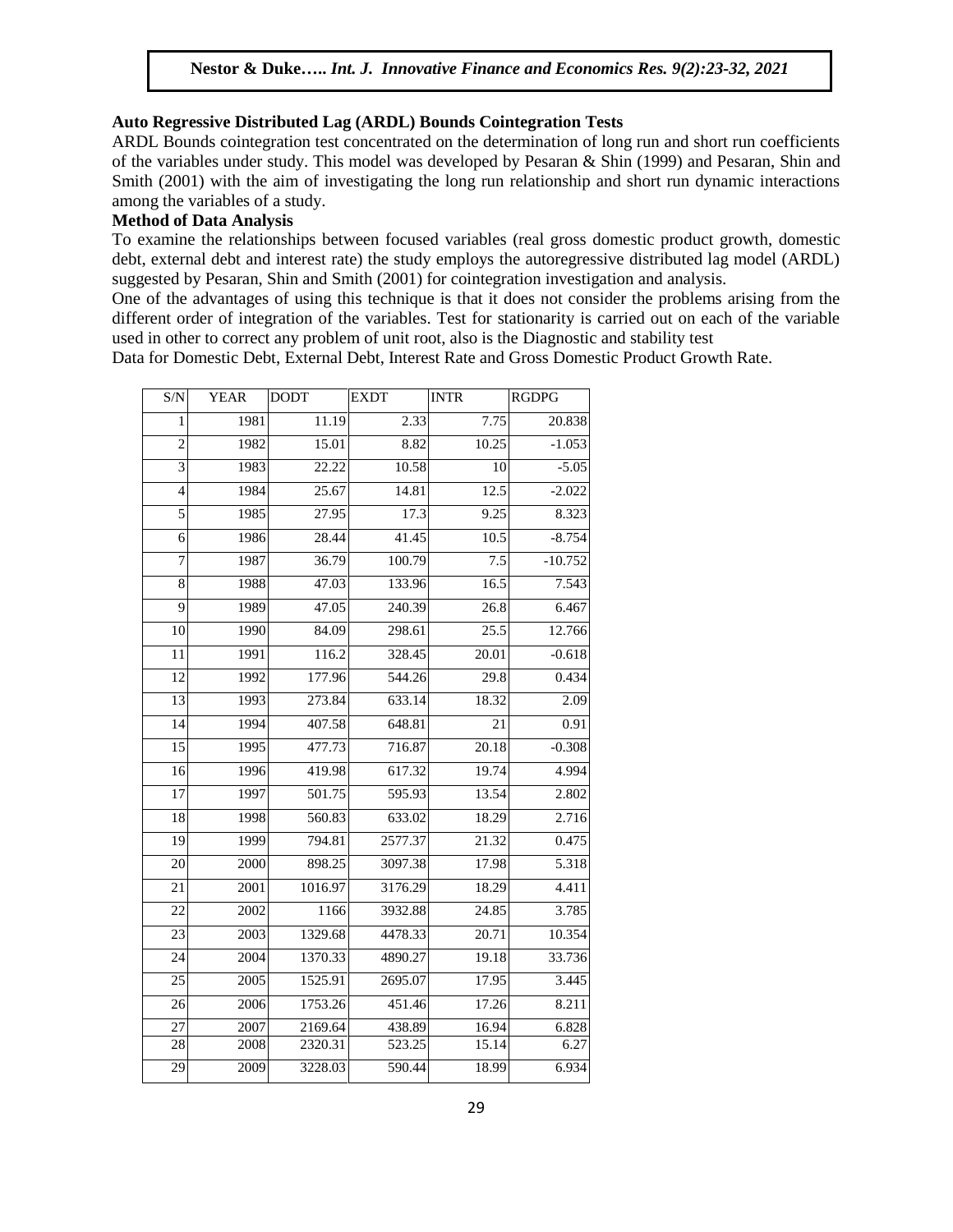| 30 | 2010 | 4551.82 | 689.84  | 17.59 | 7.839  |
|----|------|---------|---------|-------|--------|
| 31 | 2011 | 5622.84 | 896.85  | 16.02 | 4.887  |
| 32 | 2012 | 6537.54 | 1026.9  | 16.79 | 4.279  |
| 33 | 2013 | 7118.98 | 1373.58 | 16.72 | 5.394  |
| 34 | 2014 | 7904.02 | 1631.52 | 19.23 | 6.31   |
| 35 | 2015 | 8837    | 2111.53 | 23.46 | 4.913  |
| 36 | 2016 | 11058.2 | 3478.92 | 23.72 | $-1.6$ |

Source: Central Bank of Nigeria Statistical Bulletin from 1981-2016.

# **Hypotheses Testing**

The results of this analysis is organized in a sequential order as first the researcher employed unit root test to ascertain the stationarity status of each variable through the Augmented Dickey Fuller (ADF) technique, we examine the long-run relationship of the model through Autoregressive Distributed Lag (ARDL) Bounds Cointegration Tests, which help to assess if the variables used in the study can be used to explain long-run relationship after which the researcher carry out diagnostic tests and stability test, using Eviews9 econometric software.

**Autoregressive Distributed Lag (ARDL) Model.**

Dependent Variable: RGDPG

Method: ARDL

Sample (adjusted): 1982 2016

Included observations: 35 after adjustments

Maximum dependent lags: 1 (Automatic selection)

Model selection method: Akaike info criterion (AIC)

Dynamic regressors (1 lag, automatic): LDODT LEXDT INTR

Fixed regressors: C

Number of models evalulated: 8

Selected Model: ARDL(1, 0, 1, 0)

| Variable           | Coefficient | Std. Error              | t-Statistic | Prob. $*$ |
|--------------------|-------------|-------------------------|-------------|-----------|
| $RGDPG(-1)$        | 0.071957    | 0.155455                | 0.462883    | 0.6469    |
| <b>LDODT</b>       | $-0.246756$ | 1.039401<br>$-0.237402$ |             | 0.8140    |
| <b>LEXDT</b>       | $-2.189162$ | 2.724045                | $-0.803644$ | 0.4281    |
| $LEXDT(-1)$        | 3.618157    | 2.380045                | 1.520206    | 0.1393    |
| <b>INTR</b>        | 0.122177    | 0.305092                | 0.400459    | 0.6918    |
| C                  | $-5.069950$ | 5.121336                | $-0.989966$ | 0.3304    |
| R-squared          | 0.249243    | Mean dependent var      |             | 4.065057  |
| Adjusted R-squared | 0.119803    | S.D. dependent var      |             | 7.157334  |
| S.E. of regression | 6.714927    | Akaike info criterion   |             | 6.801348  |
| Sum squared resid  | 1307.617    | Schwarz criterion       |             | 7.067979  |
| Log likelihood     | $-113.0236$ | Hannan-Quinn criter.    |             | 6.893389  |
| F-statistic        | 1.925540    | Durbin-Watson stat      |             | 2.062537  |
| Prob(F-statistic)  | 0.120546    |                         |             |           |

**Source: Authors computation using Eviews9**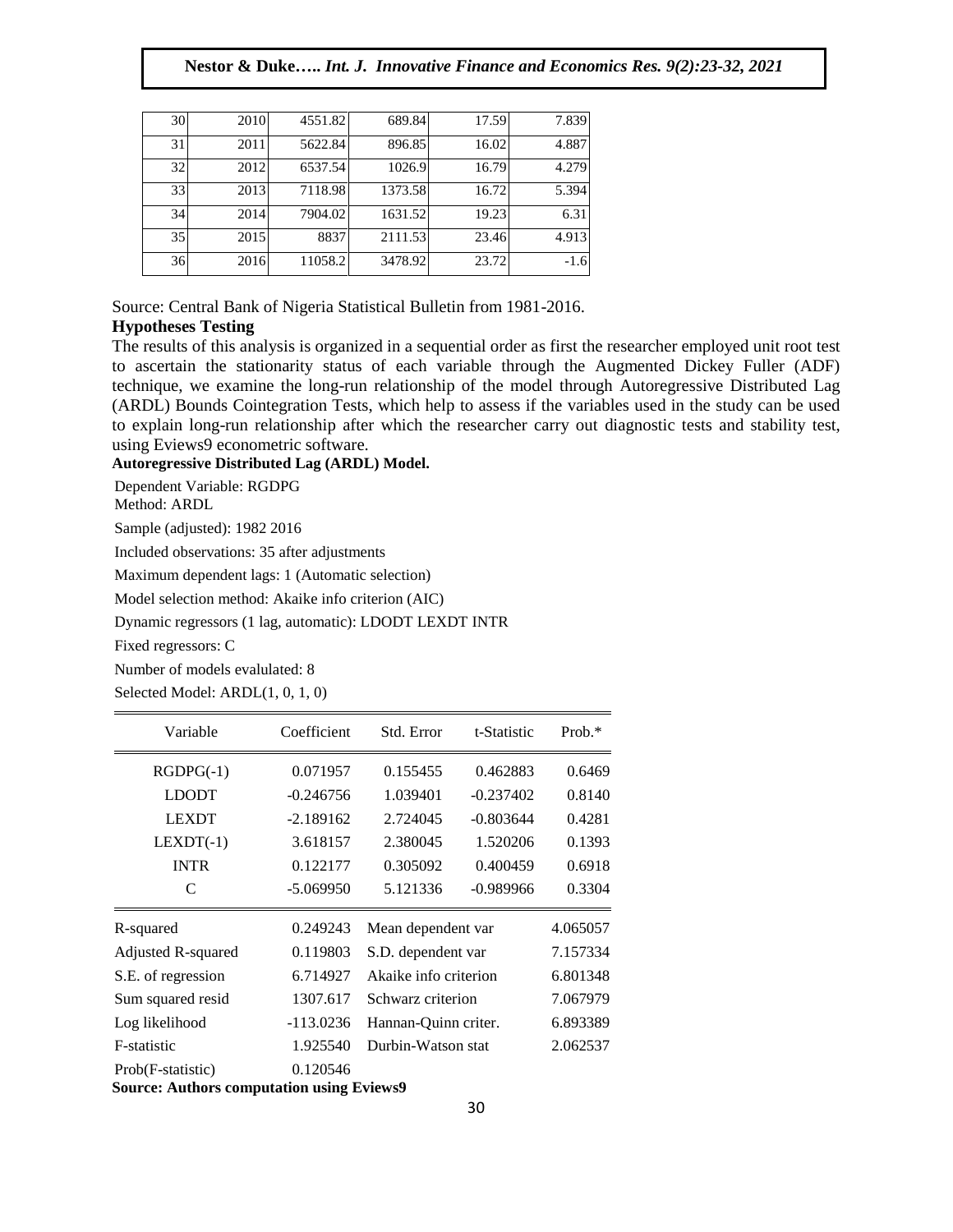#### **Stability Test**

The stability of the model is checked using CUSUM and represented graphically in figure 4.1 to show the plot. According to Bahmani-Oskooee and Brooks (2004) the null hypothesis states that, the regression equation is correctly specified if the plot of these statistics remains within the critical bounds of the 5% significant level.



#### **DISCUSSION OF FINDINGS**

The coefficient of the error term indicates speed of adjustment. Given that the coefficient of the short run model is 0.92 in absolute terms, it implies that 92% (percent) of disequilibrium in real gross domestic product growth is adjusted or corrected every year due to changes in domestic debt, external debt and interest rate, the result further shows that there is no individual significant effect of the independent variables on the dependent variable. This is applicable to the long run also.

This further confirm the theory of functional finance According to Abba (1943) who says that, the size of the Public Debt in absolute or relative numbers is immaterial, as is the level of taxes and the money printed by the government. The only thing that matters is to maintain the level of the national income to the level of full capacity and full employment without inflation. The government should do whatever it takes to achieve this without caring about the existence of budget deficits or the size of the national debt. Anything else is immaterial and reflects the scholasticism of doctrines of bygone eras.

### **CONCLUSION**

Based on the result we conclude that, public debt is a significant determinant of economic growth, this may be due to developed debt management policies and good implementation of debt funded projects and programs by the authorities with the nature of debt management authorities and office where there are perfect information about the level of contribution of debt to gross domestic product growth. In other words public debt in Nigeria is an injection into the economy.

Also are the calls for caution because while Nigeria try as much as possible to achieve her present needs by promoting sustained annual financial deficit, future generation economic production is being mortgaged in perpetual indebtedness. Hence, we call for a sustainable deficit budgeting financing, and effective utilization of resources, for productive economic activities, that will enhance economic growth.